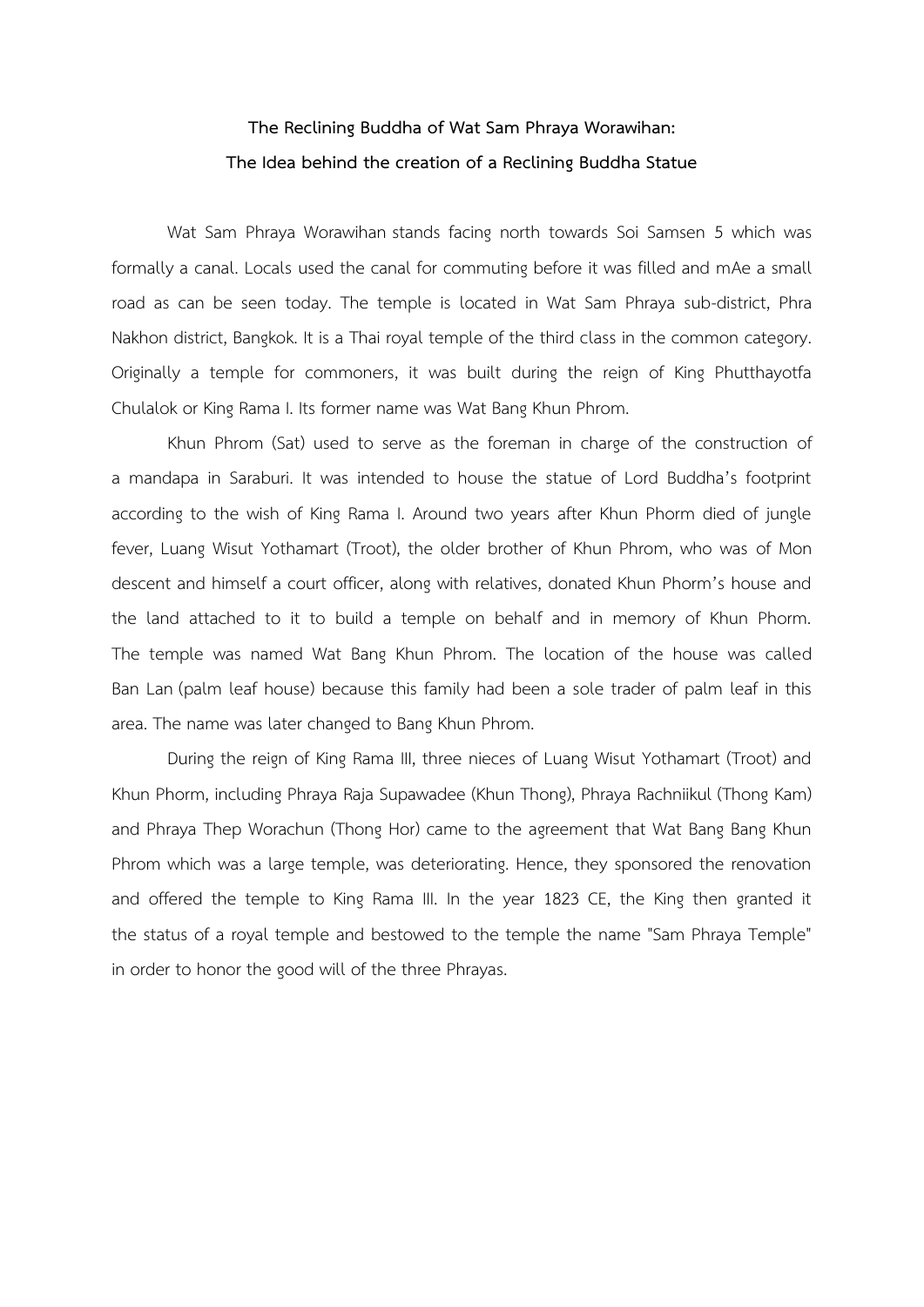

**Picture 1** Chinese-style Uposot Source: http://www.resource.lib.su.ac.th

### **Significant Sights at Wat Sam Phraya Worawihan**

**Ubosot**: The building is built with bricks and concrete, facing the road in the north. It has two-tiered roof covered with Chinese-style glazed tiles. The pediment is embossed with ceramics tiles, creating a beautiful design. The center of the pediment is a design of a flower vase and a fruit tray. Supporting post is painted according to Chinese art. The upper end of the post is decorated with decorative pieces made of concrete and ceramic cups. The rain gutter along the roof is alternately decorated with Thai-style five color porcelain and porcelain bowls painted with blue color. This style was popular during the reign of King Rama Ill. Inside the Ubosot is the main Buddha statue in subduing Mara posture called Phra Buddha Gesorn. The face of the statue is of an oval shape. The hair is coiled into pointy curls. There are double halos over the head of the Buddha. The statue sits on a throne adorned with precious stones. People like to visit to pay respect to the Buddha hoping for success in reputation and love. There is a Buddha statue in the subduing ocean position on each side of the main statue. There is five-tiered umbrella placed over the two minor Buddha figures.

**Vihara:** The building is built with bricks and concrete, facing the road in the north. It has two-tiered roof covered with ceramic tiles. The pediment is designed in a Chinese style of art. It was decorated with the designs of botanical vines and birds made with concrete as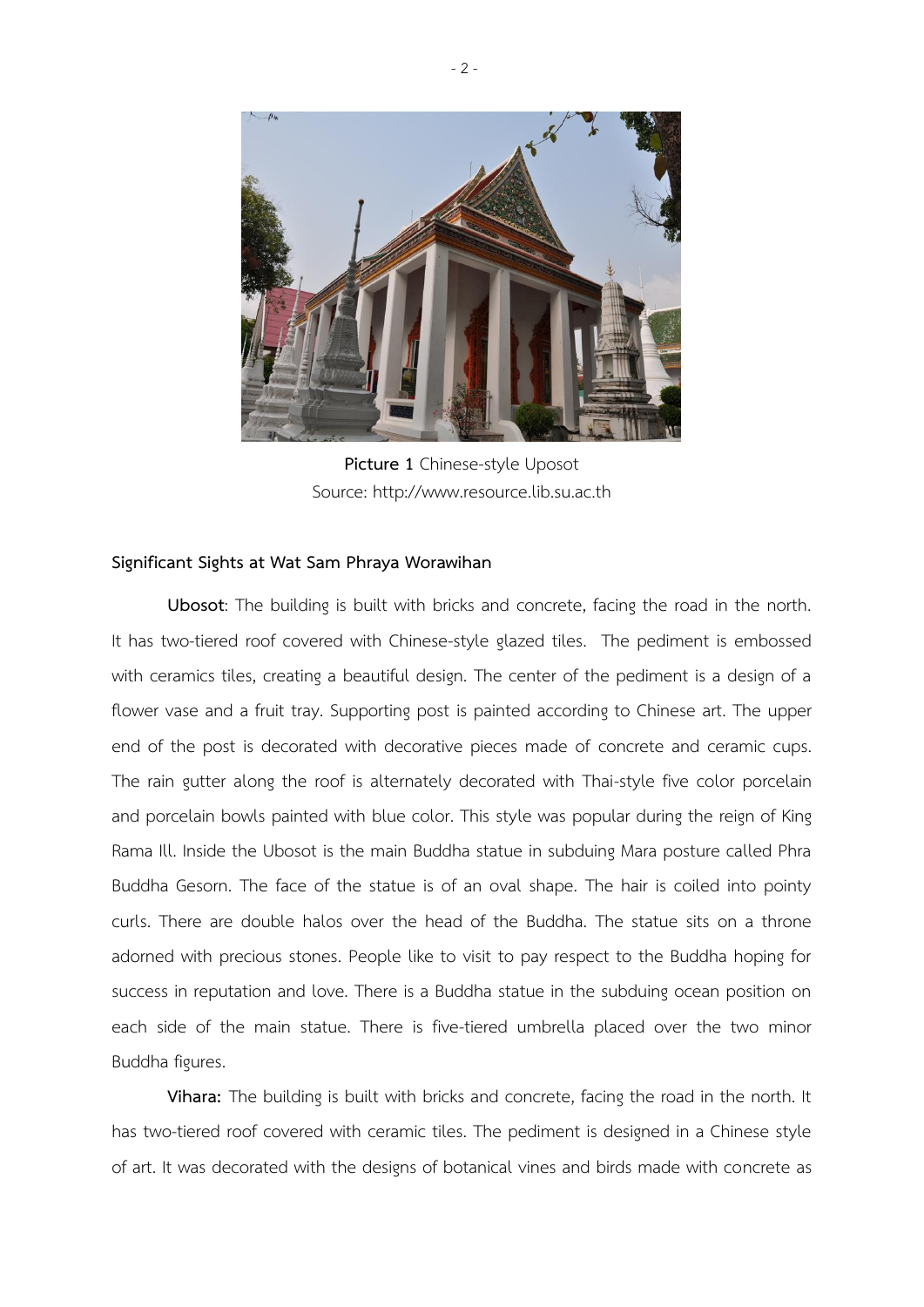well as ceramic plates. Supporting posts are made in the design of an upright lotus flower pattern. The space between the lotus pattern and the eaves are decorated alternately with Benjarong or five-colored Thai porcelain and chinaware. The ceiling is divided into five blocks.

The background is painted in red and decorated with the images of gold stars. The crossbeams are also painted with gold pattern. The window panels and the doors are painted red. The floor is tiled. The main Buddha statue sits on two layers of pedestals, one with Benja style of decoration and the other with Singha style of decoration. Both are painted in colours according to Chinese style of art. Behind the main Buddha statue there is another standing Buddha on a pedestal. The statue wears a patterned silk cloth. Overhead is a five-tiered umbrella.

**Chedis:** The Chedis of the temples are built with bricks and concrete. They consist of 2 grand Chedis built in Sri Lanka style in the Ubosot mall, 25 smaller Chedis with a square plan and twelve indented corners within the temple area and west of the Vihara outside the temple wall, 5 Khmer style Chedis (Prang), with a square plan and twenty indented corners, surrounding Vihara building, and a bell tower which is a two-story brick and concrete building. It has tetrahedron roofs decorated with a finial. There is a flight of stairs up the Chedi on the left of the Ubosot.

**The Sitting Buddha Vihara and the Reclining Buddha Vihara:** These two concrete buildings are located in the vicinity to each other. The sitting Buddha Vihara faces to the south. Kept here is the Buddha statue in forest retreat (Palilai) posture. The Buddha is in a seated on a rock, with two feet placed on a lotus flower. However, there are some key elements of this posture that are missing from this statue. There is neither a statue of an elephant offering water nor of a money offering a honeycomb to accompany the Buddha statue. Furthermore, the statue of Buddha does not place hands on the knee with the right palm up which normally signifies the acceptance of the offer. Instead, both hands are holding an alm's bowl, resting on the thighs. For this reason, most people called the sitting statue 'Phra Nung Um Bat' or the Buddha who holds alm's bowl sitting down. In contrast, the Reclining Buddha Vihara faces to the north and away from the Sitting Buddha Vihara. Here lies 'Luang Phor Non' or the statue of the reclining Buddha.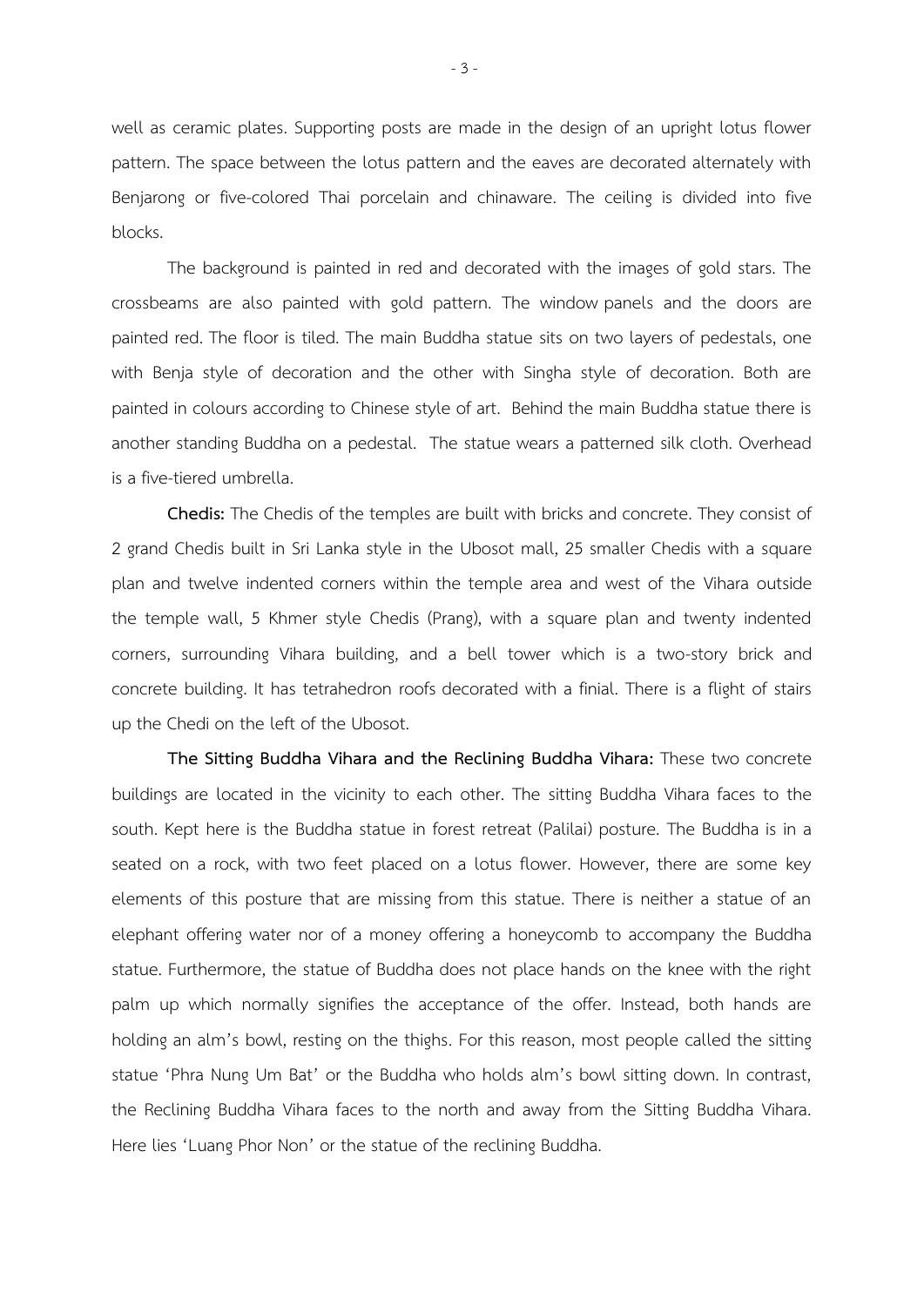Locals believe that it was due to these two Buddha statues, Luang Phor Nung and Luang Phor Non, that this area evaded being bombed during the Second World War. Also in 1951 CE, during the Manhattan Rebellion, there was an order for Royal Thai Air Force to bomb Sri Ayutthaya Warship which was docking in front of the temple. Despite the fact that the bombs missed and landed close to the temple, not one bomb went off. Therefore, locals believed that this was due to the holiness and the marvels of the two Buddha statues.

## **The Reclining Buddha of Wat Sam Phraya Worawihan: the Buddha Statue in Saiyas posture**

If we examine the features of the Buddha statue in a reclining posture (Saiyas) that is located in the Reclining Buddha Vihara of Wat Sam Phraya Worawihan temple, we will find that it resembles most statues in Saiyas posture. The posture usually represents Lord Buddha's nirvana scene or relaxed posture and had been popular since the Sukhothai and Ayutthaya period. Additionally, the characteristics of the statue here also resemble the Reclining Buddha of Wat Phra Chetuphon Wimon Mangkhalaram. They are of the same period, same style of art. They have same layout in surroundings, namely the setting of the main Chedis and smaller Chedis accompanying the Vihara. However, a question is raised as to why reclining Buddha statues from the early Rattanakosin period are said to have been made according to another posture called preaching to Asurinda Rahu posture. The latter is a new tradition of creating Buddha statues, as a result of a belief that did not emerge until 1957 CE. It is important to consider different ideas behind the creation of Buddha statues along with other surrounding factor in order to determine a posture of a statue. This applies also to the reclining Buddha statues from the early Rattanakosin period.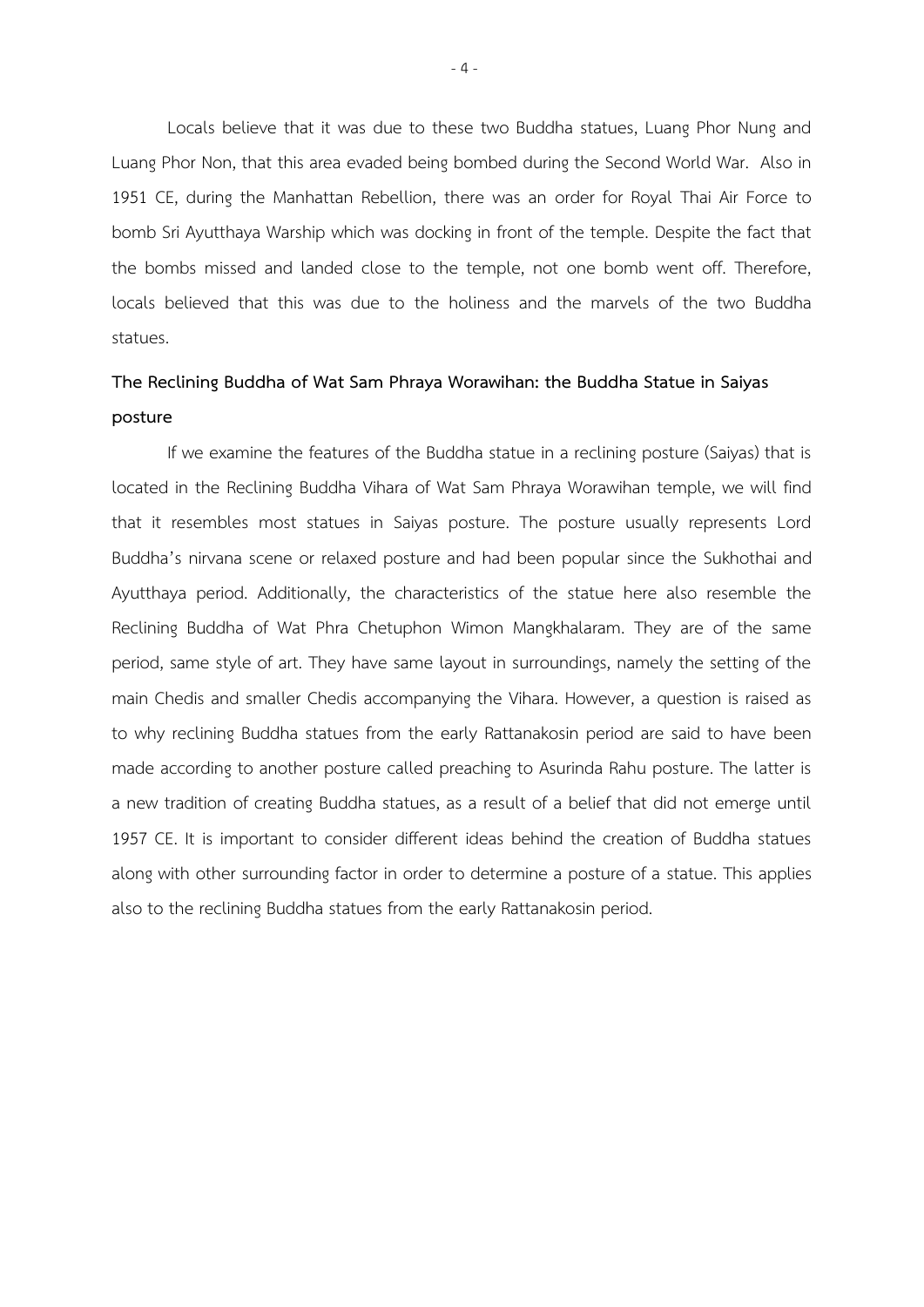

**Picture 2** The Reclining Buddha of Wat Sam Phraya Worawihan Source: Temporary Exhibition: "Bang Lamphu: Looking through the Old Photos" Displaying in Bang Lamphu Museum

## **Beliefs Regarding Tradition of Creating a Buddha Statue**

During Lord Buddha's lifetime, symbols were used to represent the person of the Buddha. They can be seen on as engravements on the pediment of Sanchi stupa, for example, an empty throne under the Bodhi representing the enlightenment of Lord Buddha. Until 43 BCE to 3 CE, during the reign of King Milinda or King Menander I, a Greek king who ruled over Gandhara, statues were created in the image of Lord Buddha. Because the statues were modeled after Greek gods, the face of the statues naturally resembled that of a Greek person. This style of Buddha statues is called Gandhara style. The creation of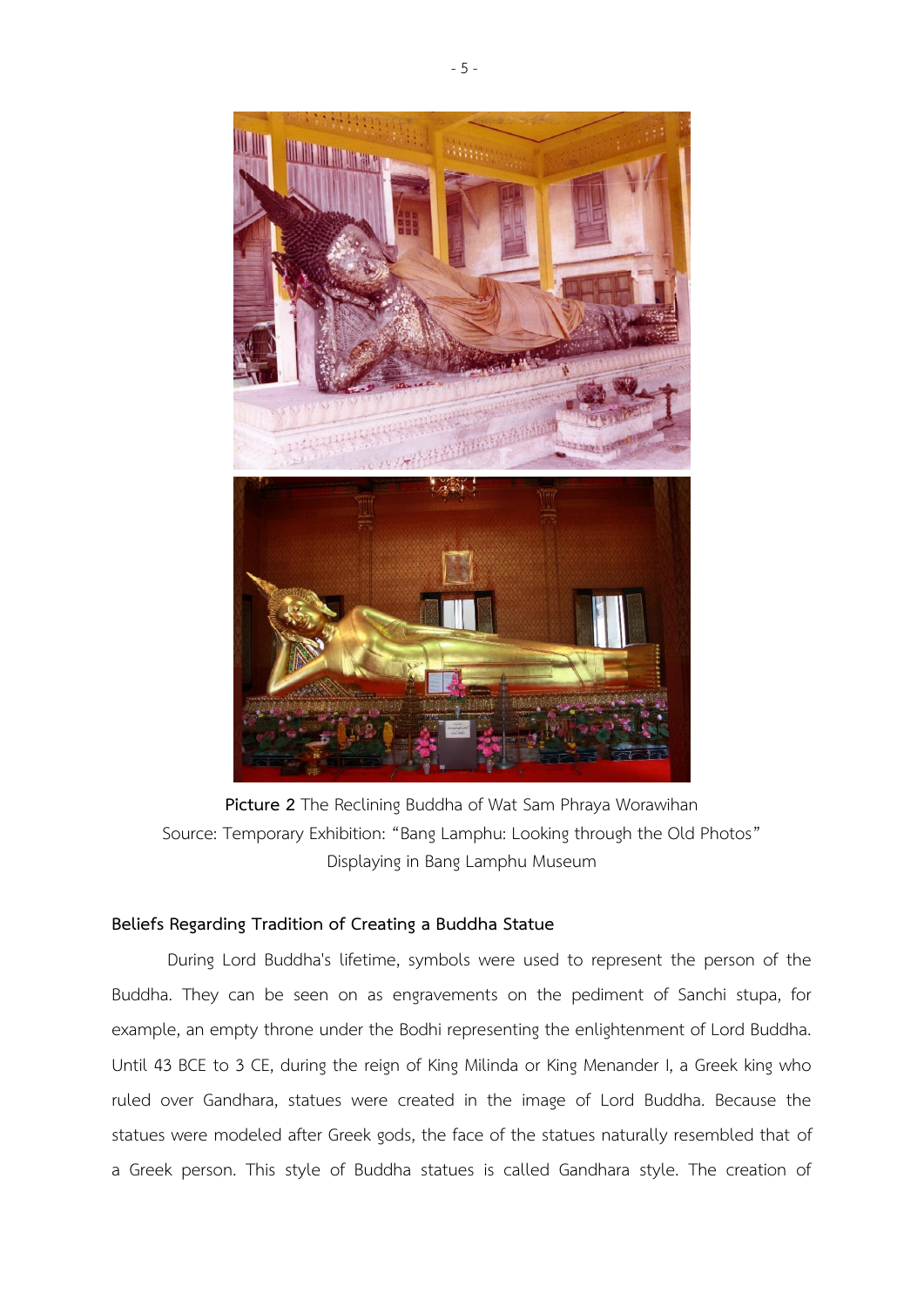Buddha statues emerged as a tradition. It gained popularity as well as underwent stages of development in many historical periods that followed. In the beginning the statues were made only in four postures, namely sitting, standing, walking, and reclining. The postures were used to represent each period in Lord Buddha's lifetime. Afterwards, the styles were expanded to cover the postures of Buddha when performing the Twin Miracle, namely standing, meditative walking, full lotus position, and Siha Saiyas or the king of lion's sleeping posture where the Buddha is portrayed to be sleeping on the right side. The development continued resulting in Buddha statues in several new style of posture in the early Rattanakosin period.

At the beginning of the Rattanakosin period, i.e., the reign of King Rama I to King Rama II, it was not common to build new statues of Buddha because it was still considered the rebuilding period. Only the palaces and temples were being build. Buddha statues were retrieved from the old capitals especially from Sukhothai province and placed in temples according to the Kings' command. Newly created statues that were built were built with brick and concrete, according to Ayutthaya style. The statues featured a square, solemn face, small hair coils, a topknot resembling a flame, and a wide additional robe over the shoulder. A new style of Buddha statue emerged during the reign of King Rama III. It shared the same characteristics as Luang Phor Non or the Reclining Buddha of Wat Sam Phraya's, featuring a marionette-like, youthful, and a smiling face.

A more realistic style of Buddha statues was seen during the reign of King Rama IV. The statue built did not featured a topknot made in the shape of a flame, and creases were added to the attire of the Buddha for realistic element. However, in the period of King Rama V, the makers went back to the old tradition of creating Buddha statues with a flame-like topknot. Later, in the period of contemporary art, old styles are remade or modified according to more recent beliefs. Styles that became popular in modern times are Sukhothai style. An example of this is the main Buddha statue at Phutthamonthon park which was made in walking (Lila) posture.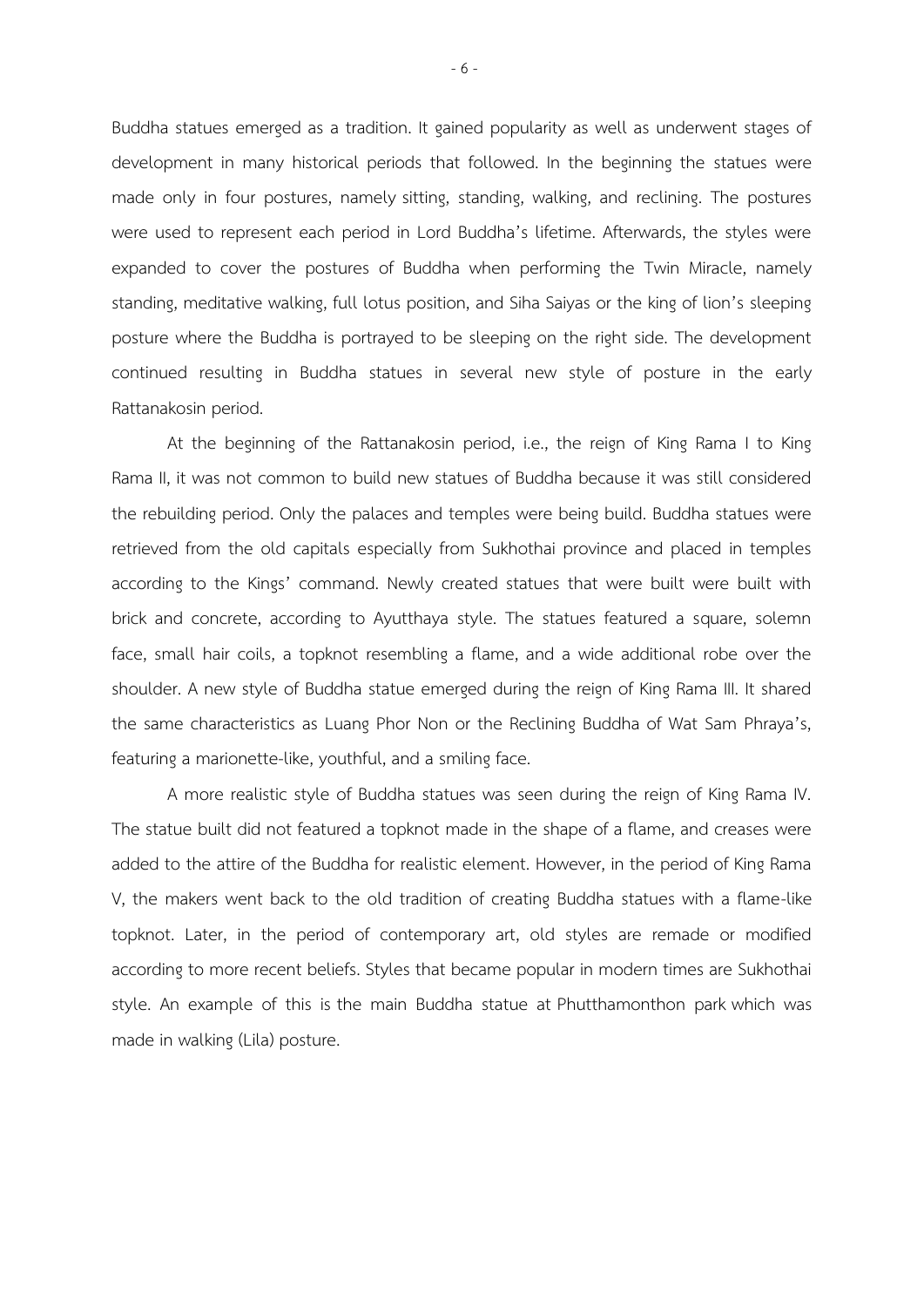#### **The Beliefs behind the Creation of Reclining Buddha Statues in Thailand.**

Originally, the tradition of building a Buddha statue in a reclining position would always have to be supported with context. It would have to represent a specific posture as a specific time. A reclining Buddha statue mostly refers to the biographical scene of Lord Buddha entering Nirvana or Parinirvana. The placement of the statue was also a factor to be considered. According to Dvaravati art, the reclining Buddha statues were usually built in a cave on a cliff in order to comply with the story in the Tiptaka which states that Lord Buddha entered Nirvana in the forest. In contrast, according to Sukhothai style of art, in which buddha statues were normally made in four poses, large reclining Buddha statues are likely to represent Lord Buddha resting. Such description is found in the Atthakata of Kasi Sutra. It differs significantly from the previous interpretation which derived from Sri Lanka.

The tradition of building reclining Buddha status on mountaintops were widespread in Northeastern Thailand. The earliest evidence was found at Phu Por in Sahatsakhan district, Kalasin province. It is assumed that the reclining Buddha statues on the mountain represented the pose where Lord Buddha entering Nirvana. The reason why high mountains became a popular choice of location might be due to the belief that nirvana was believed to be the highest achievement in Trailokya. A statue was found to have been engraved with pallava characters in Mon language, indicating that this statue's time of production could be as early as 8 Century CE. Alternatively, the reclining Buddha statue could be intended as a representation of the pilgrimage site at Kushinagar or Kasia or Kasaya. It might have been a way of using art to convey the meaning of attaining nirvana or to present the no-self doctrine of Anatta.

However, from the late Ayuttaya to the early Rattanakosin periods, the creation of grand Buddha statues in reclining posture were intended to represent Parinirvana scene. This can be seen in the direction to which the Buddha's head is placed. According to the Maha Parinirvana Sutra, the Buddha's head is placed to the south. In some exceptional case, such as Phra Buddha Saiyas of Wat Phra Chetuphon, although the Buddha's head is pointed to the west, it can still be said to be Parinirvana posture because the west was traditionally the direction of death. Moreover, there are minor chedis built in the area surrounding Vihara. These chedis might represent past Buddhas. This pattern is seen often in the site

- 7 -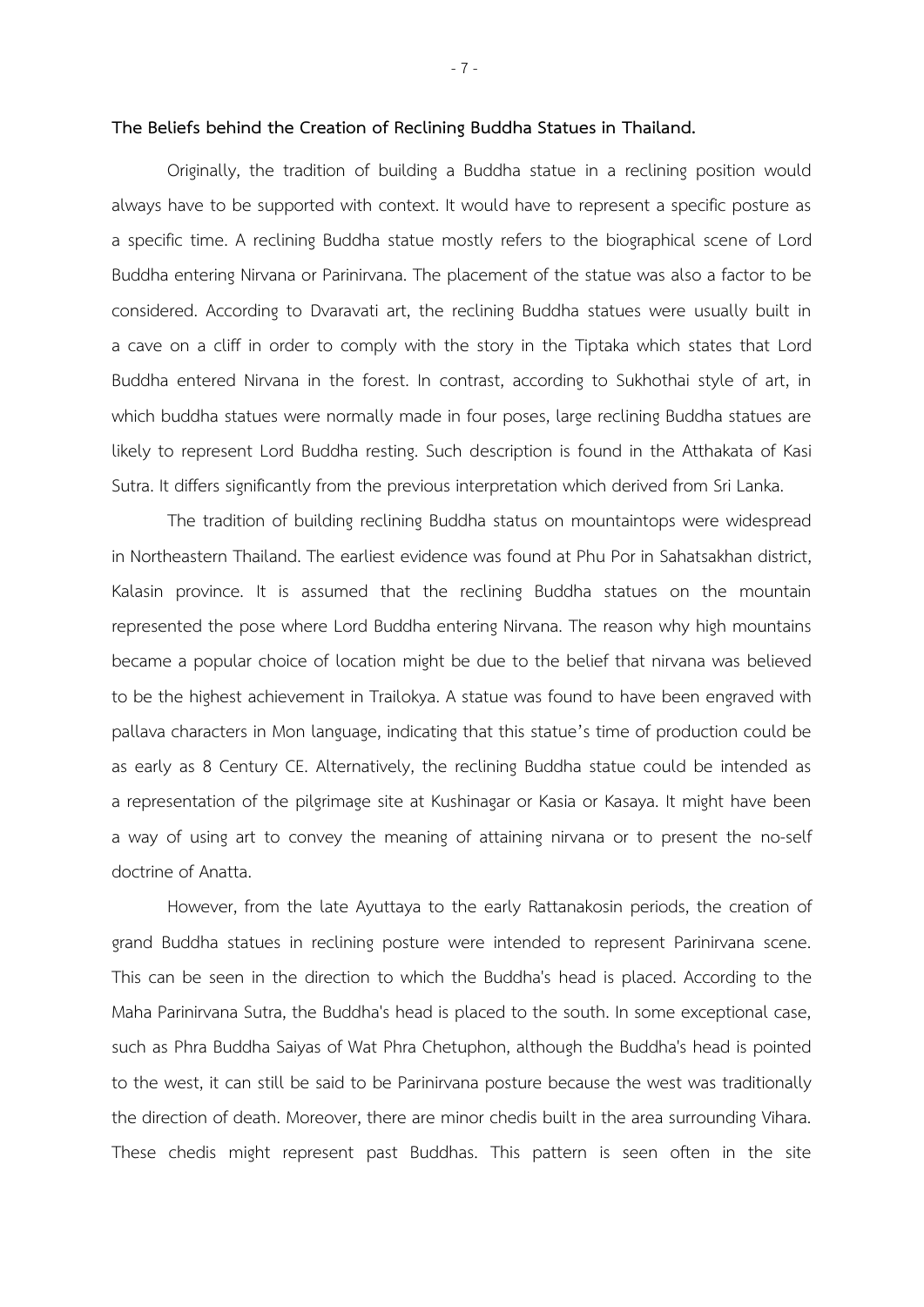constructed during the period of King Rama Ill. In some cases, 28 chedis were built, which was the same the number as the number of historical Buddhas who have preceded Gautama Buddha. (In the Chronicle of Buddhas, 28 Buddhas was mentioned, including 3 who preceded the chronicle and 25 who were elaborated in the chronicle.)



**Picture 3** The reclining Buddha statues on the mountain at Phu Por in Kalasin province Source: oknation.nationtv.tv/blog/voranai/gallery/52168

### **The Change in the Belief regarding the Creation the Reclining Buddha.**

The Archived of King Rama III recorded the arrangement to have a statue of the reclining Buddha erected and placed in the Reclining Buddha Vihara at Wat Phra Chetuphon Wimon Mangkhalaram. It was a very important document as it showed the royal intention regarding the arrangement. In short, it was the King's intention to create a Buddha statue of an unprecedentedly great size for it to be an object of worship for angels, human beings, all animals in the world. It was also to dedicate the merit to honor the King so that his royal glory would stand until the end of time. Such royal intention clearly depicted the king's faith behind erecting the statue. It is also evidence to the King's interest in arts, designs, and craft. The archive was also a record of the idea behind the creation of the statue. It described the royal idea in detail which was unprecedented in the history of Thai craft. The Reclining Buddha shares the same characteristics with another statue in a seated position which was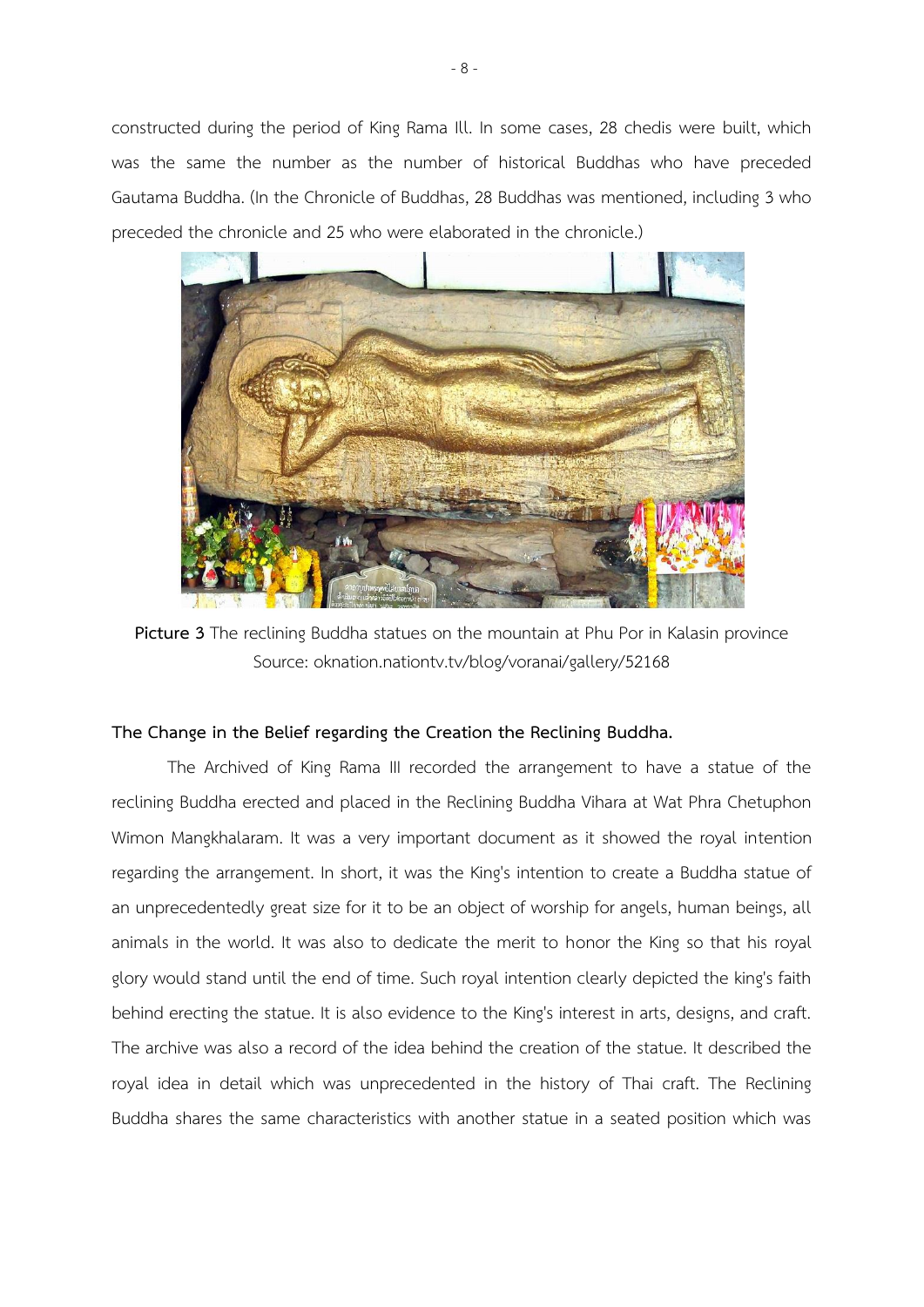also newly erected during the period of King Rama III. They have a so-called marionette-like, and a youthful face.

Reclining Buddha statues in large size usually represent Lord Buddha entering Nirvana. From Ayutthaya period to early Rattanakosin period, they were made to represent Lord Buddha in the real-life size in Parinirvana posture. From the period of King Rama IV and V, reclining Buddha statues were made in a larger size. For example, the one commissioned by Somdet Phra Buddhacarya (To Brahmaramsi) which was created to reflect the name of the commissioner. (To means grand in Thai.) Nevertheless, the statue was still created according to the old tradition of portraying Lord Buddha in Parinirvana posture. The period is also significant in the history of Thai arts. It shows a departure from Rattnakosin art and entering a period where folk arts, with no single distinct uniform style, became prominent.

Today, the idea behind a large reclining Buddha statue has changed. The inspiration is now as a result of the belief in the might of Lord Buddha when preaching to Asurinda Rahu. This belief is invented by Phra Dharma Kosajarn Anujari Thera around 1962 AD, referring to the miracle said to have been performed by Lord Buddha. When in reclining position, Lord Buddha is said to have made himself so big that it intimidated Asurinda Rahu. This is a new belief created to accompany the creation of a large-sized reclining Buddha statue without any association with Parinirvana posture.

The belief regarding Asurinda Rahu comes from Sonakanda Sutra $(9^{th}$  book of Atthakatha in 1<sup>st</sup> book of Sutta Pitaka, Digha Nikaya collection, Silakkhandha-vagga section on Brahman Sonadanda). According to the story, God of Rahu had wished to meet Lord Buddha. However, he thought that his physique was so big that he could swallow the sun and the moon, therefore he would not be able to pay respect to Lord Buddha in person because the Lord was only human. Lord Buddha could know this thought of Rahu, so he transformed himself by magic. Even when in reclining position, Lord Buddha became so big that he could use mountains as pillow. Asurinda Rahu in the end had to look up to see Lord Buddha, thereby lost all the pride he previously had. Furthermore, the Lord took Asurinda Rahu to a celectial world called Brahmaloka. Having seen that even the Brahmas who came to welcome Lord Buddha were all smaller than Lord Buddha, Asurinda Rahu became so frightened he hid behind the Lord. Since then, Asurinda Rahu could no longer hold his pride. Furthermore, after having listened to Dharma preached by Lord Buddha, Asurinda Rahu

- 9 -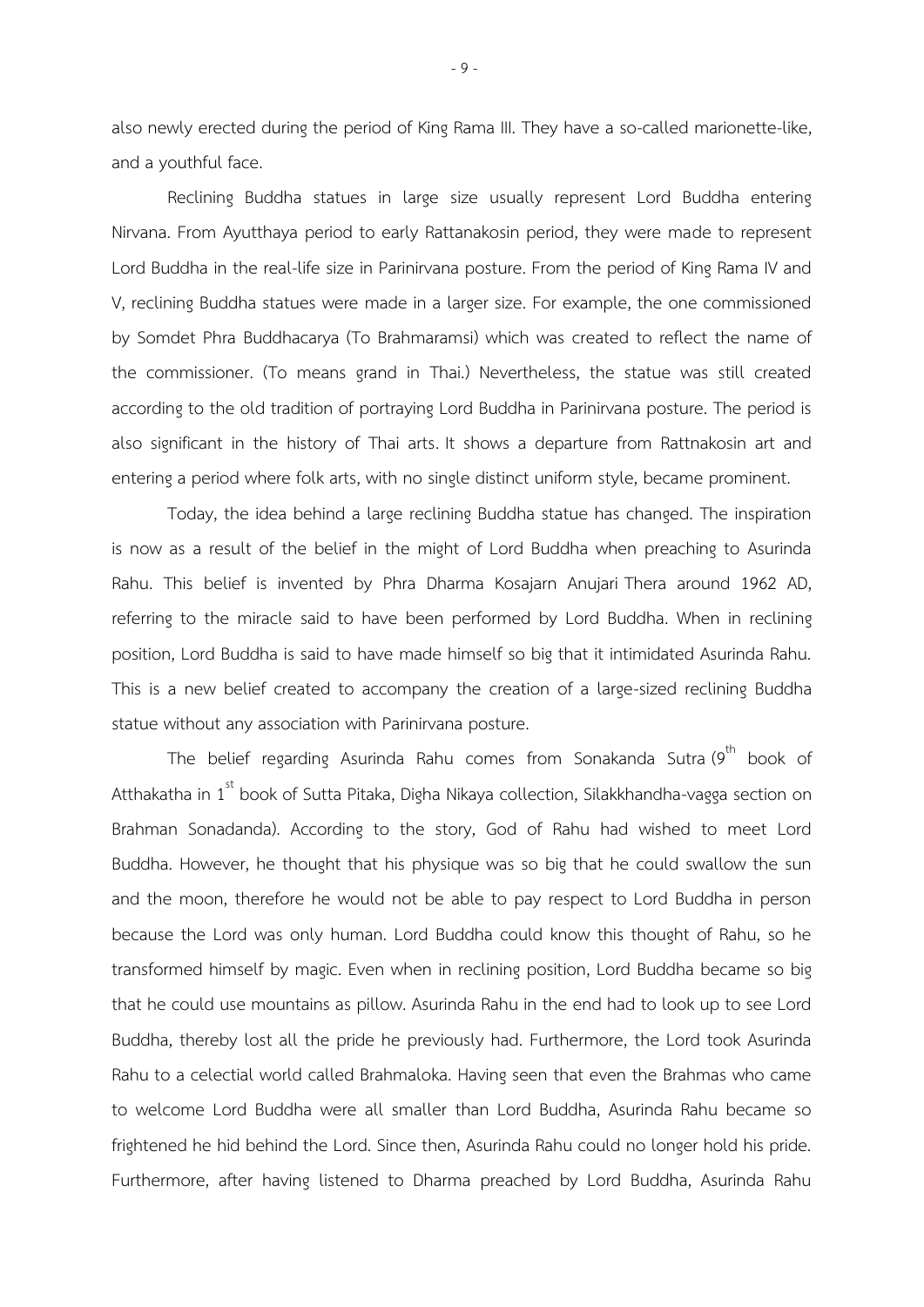found his faith in Buddhism, and took refuge in the Three Jewels of the Buddhist religion for all his life.

The story from Sonakanda Sutra was a commentary of the Tipitaka which was composed after the passing of Lord Buddha. The intention behind it was to glorify the Lord over God of Rahu who was according to Brahmin religion believed to have an exceptionally grand physique. Hence, it became a belief in astrology that the reclining posture is the posture to subdue Asurinda Rahu. Those whose horoscope is influenced by the God of Rahu should have a statue of Lord Buddha created for oneself or have one in possession. This is the reason why nowadays a Buddha statue in reclining posture is said to have a preaching to Asurinda Rahu posture. This is also true of the Reclining Buddha at Wat Phra Chetuphon Wimon Mangkhalaram. The Reclining Buddha is in a reclining position, facing east. The head of the statue is directed toward the south, which is a common direction for sleeping, and the feet directed toward the north. Such posture follows the book of Siha Saiyas and corresponds well to the story in the Tipitaka with regard to Asurinda Rahu as previously mentioned.

## **The Reclining Buddha of Wat Sam Phraya Worawihan Temple: The Idea behind the Creation of a Reclining Buddha Statue**

To conclude, Luang Phor Non or the Reclining Buddha which is situated in the Reclining Buddha Vihara of Wat Sam Phraya Worawihan while in a reclining (Saiyas) posture, it was intended to represent preaching to Asurinda Rahu posture. The Buddha statue is lying on the right side, with the feet stacked on top of each other, the left hand laid alongside the body while the right hand held up to support the head. A pillow was created as a part of the statue to support the head of the Buddha. The eyes of the Buddha are looking down to the front, while the mouth is slightly smiling. Like the Reclining Buddha of Wat Phra Chetuphon, the Reclining Buddha of Wat Sam Phraya was created during the reign of King Rama III. It shares the same characteristics and artistic style. This is also true of the Buddha statue in forest retreat (Palilai) posture of Wat Sam Phraya which has its counterpart in the Sitting Buddha of Wat Phra Chetuphon, as recorded in the Archives of King Rama III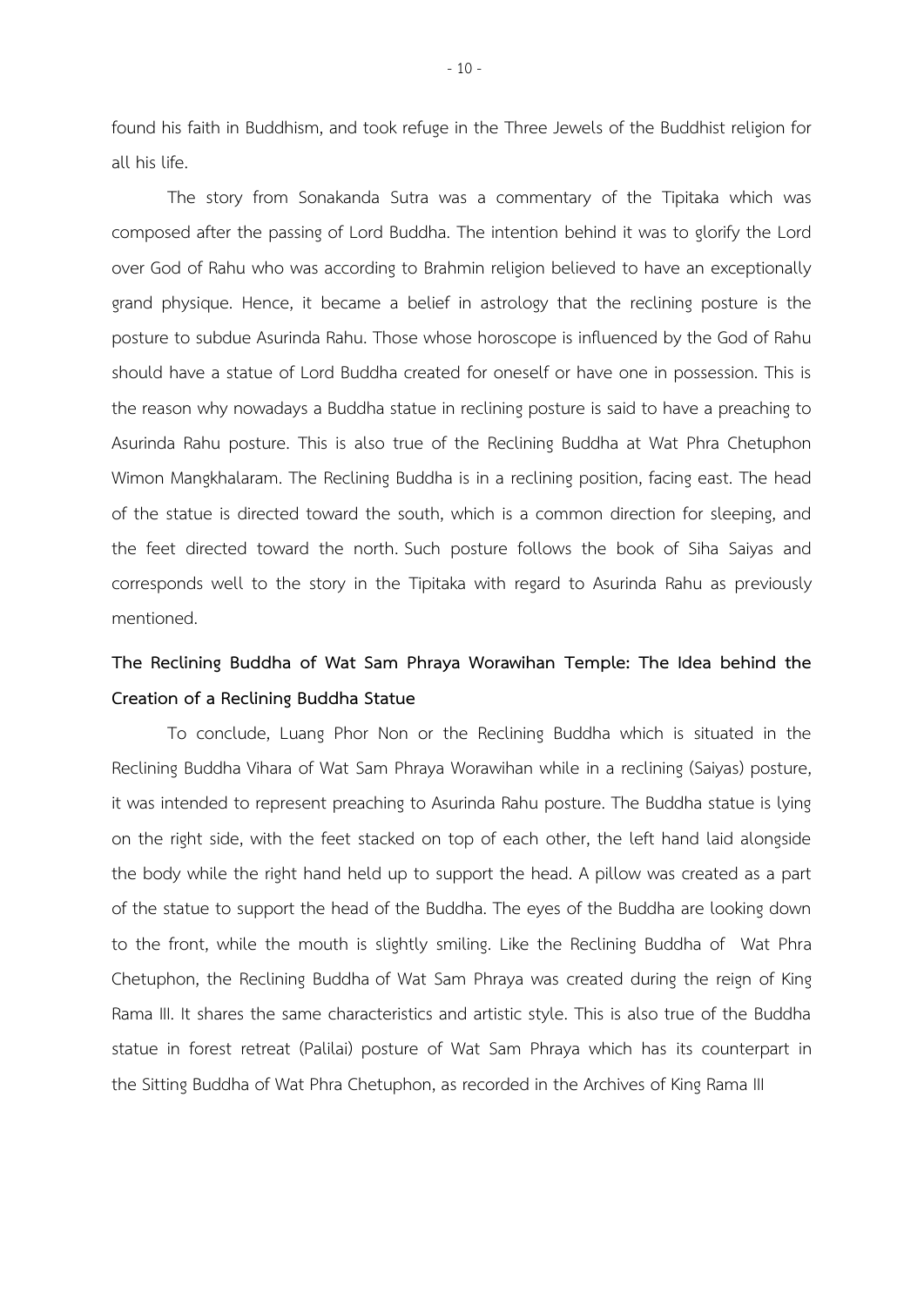Like in Wat Phra Chetuphon, despite the fact that there are smaller Chedis in the temple area, the number of which amounts to the number of the previous historical Buddhas, the reclining Buddha at Wat Sam Phraya cannot be Parinirvana posture. This is because the Vihara clearly was intended to face north. Consequently, the Buddha's head is pointed to the east, which is by no means the direction of death according to ancient beliefs. In contrast, it is the Sitting Buddha Vihara that was constructed in a way that it would face south. Hence, it should be concluded that the reclining Buddha was to represent the posture of Lord Buddha when he was alive and was only resting.

Additionally, nowadays beliefs regarding the day of birth have become associated with the postures of the Buddha. A Buddha figure in a specific posture is attributed to a particular day of the week on which a person was born. According to astrological texts, Lord Buddha lied down to rest in the reclining position and passed to nirvana on Tuesday. Hence, the reclining Buddha image became the Buddha image for people who are born on Tuesday. The reclining posture or preaching to Asurinda Rahu posture is said to represent sobering power over intemperance, which is Rahu's main trait. Therefore, in the past there were service points offering items for worship in front of both Sitting Buddha Vihara and Reclining Buddha Vihara. Believers could purchase incense in pink, which is the color of Tuesday, and in black, which is the appropriate color for worshipping the God of Rahu for those who was born on Wednesday night. The Buddha image for those who were born on Wednesday night is Luang Phor Nang or the Buddha statue in the forest retreat position. Hence, it has become a belief that if one could pay respect to Luang Phor Nang and Luang Phor Non at Wat Sam Phraya Worawihan, their life will remain peaceful, they themselves would feel joyful, peaceful, and at ease due to the grace and holiness of the Buddha, and the happy smiles on the Buddha's faces.